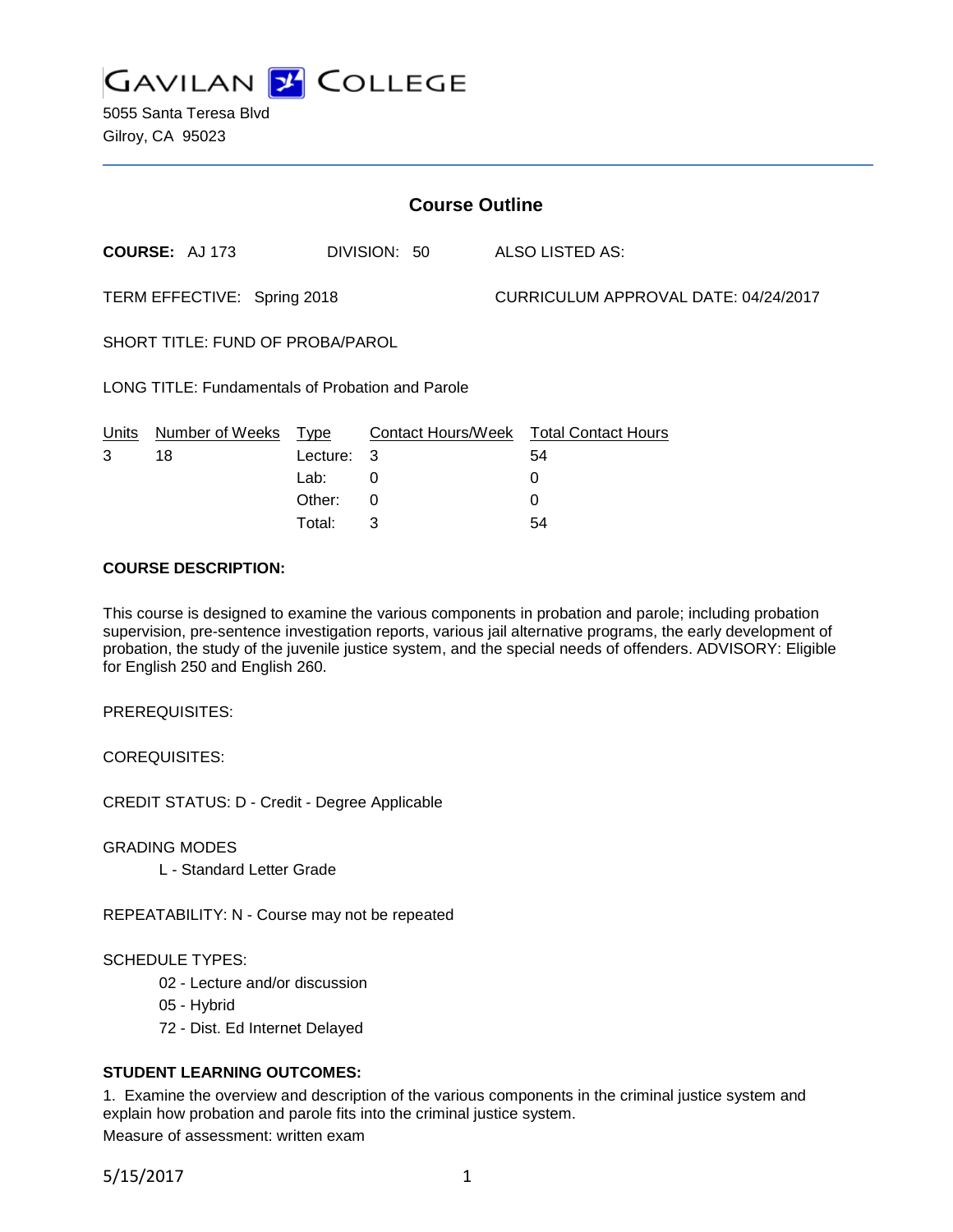Year assessed, or planned year of assessment: 2017

Semester: Fall

2. Describe the general nature and composition of the supervision of juvenile and adult offenders and of the special-needs offender population to include mentally ill offenders, sex offenders, gang members and drug/alcohol dependent offenders.

Measure of assessment: written exam, discussion

Year assessed, or planned year of assessment: 2017

Semester: Fall

3. Examine recidivism in parole and probation for both adult and juvenile offenders, including various revocation reports, hearings and various sanctions.

Measure of assessment: written exam, written report

Year assessed, or planned year of assessment: 2017

Semester: Fall

4. Examine the juvenile justice system and the various issues involving juvenile delinquents as well as the historical developments.

Measure of assessment: written exam

Year assessed, or planned year of assessment: 2017

Semester: Fall

# **CONTENT, STUDENT PERFORMANCE OBJECTIVES, OUT-OF-CLASS ASSIGNMENTS**

Curriculum Approval Date: 04/24/2017

3 Hours

CONTENT: Introduction. Criminal Justice System Components: Locating Probation and Parole. This area will examine the role and importance of probation and parole within the criminal justice system.

STUDENT PERFORMANCE OBJECTIVES (SPO): Summarize the components of the criminal justice system. Distinguish between probation and parole and specify those agencies and organizations within these categories. Describe traditional offender categorizations.

3 Hours

CONTENT: Theories of Offender Treatment. This area will cover psychological and sociological theories pertaining to the treatment of criminal offenders.

SPO: Describe the biological, psychological, and sociological theories of criminal conduct. Analyze the differences between the various theories and explain how they relate to different offender programs. Determine which theories are best for explaining offender behaviors and program development.

## 3 Hours

CONTENT: Test. An Overview of Community Corrections: Types, Goals and Functions. This area will focus on various types of jail alternatives including the goals and functions of each program.

SPO: Examine the meaning of community corrections. Define the characteristics and history of community corrections programs. Describe the various types of jail alternatives, including their goals and functions.

## 6 Hours

CONTENT: Sentencing and the Pre-sentence Investigation Report: Background, Preparation, and Functions. This area will cover in depth, the purpose and functions of a presentence investigation report, the preparations needed to write an effective and well written report as well as interviewing techniques and communicating with victims of crimes. The student will also have an opportunity to conduct a mock presentence investigation interview and prepare a presentence investigation report.

SPO: Examine pre-sentence investigation reports and their contents. Explain the purposes of sentencing hearings, as well as aggravating and mitigating circumstances as sentencing considerations. Discuss the dangers and public risk of those placed on probation and describe the decision making process.

# 3 Hours

CONTENT: Test. Probation and Probationers: History, Philosophy, Goals, and Functions. This area will cover the history of probation and parole in the U.S., the goals and functions of probation and parole as well as in depth functions of probation in California.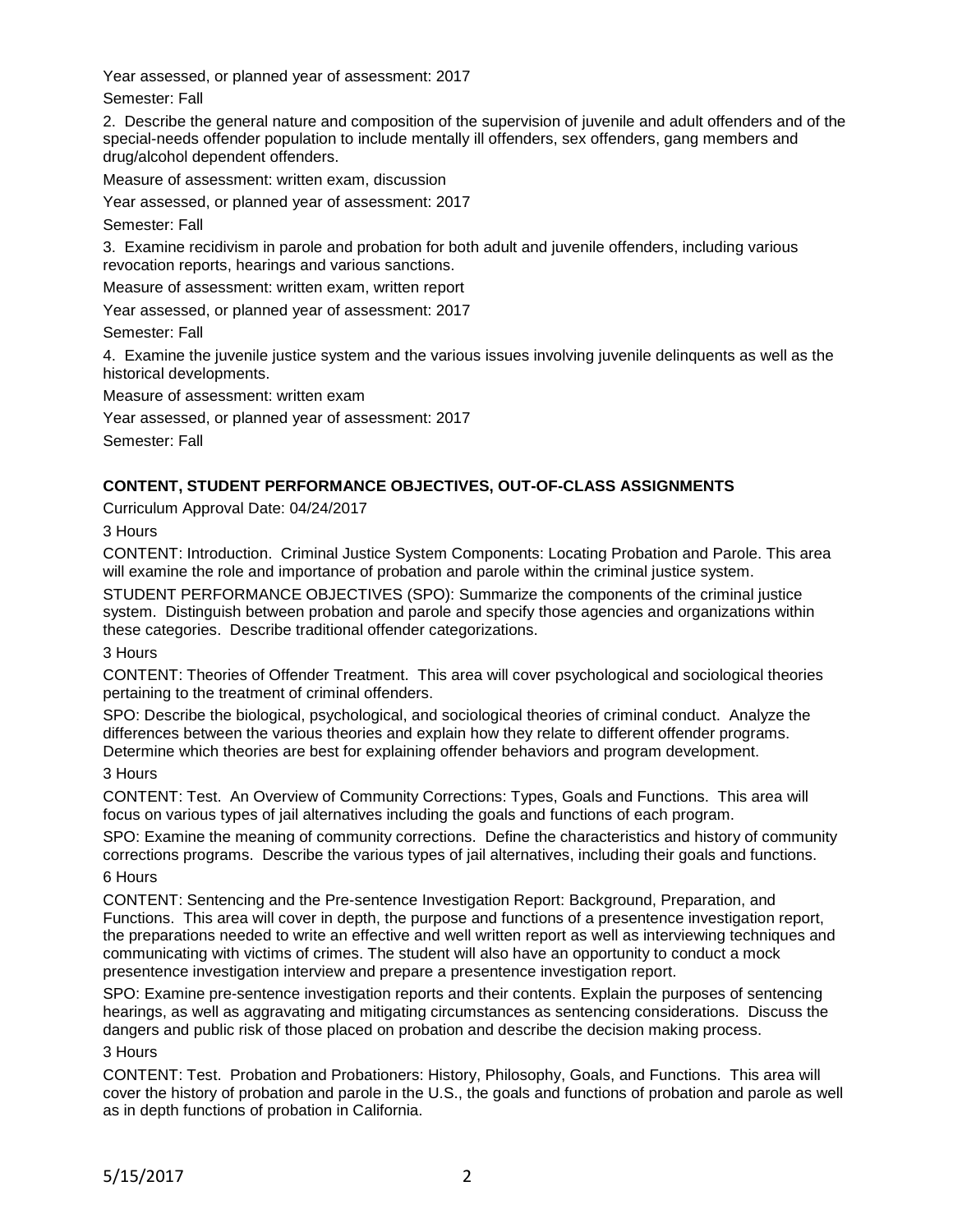SPO: Define probation and distinguish probation from parole. Describe the early origins of probation and the subsequent development of modern probation programs in the United States. Discuss the different functions served by probation and examine selected probation trends. Describe several popular models that have been used as patterns for modern probation programs.

### 3 Hours

CONTENT: Programs for Probationers. This area will cover the various programs and sanctions imposed by the courts that a probationer must complete as well as the sanctions when a probationer fails to comply. Some of those specific programs covered will include domestic violence, parenting, psychological and substance abuse counseling programs.

SPO: Describe standard probation programs and critique their weaknesses and strengths. Explain the philosophy and objectives of various sentencing alternatives and assess their effectiveness.

### 3 Hours

CONTENT: Jails and Prisons. This area will cover history, issues and modern development involving penal institutions including: county jails, State and Federal prisons and juvenile institutions. Time permitting, the instructor may offer a tour of a local institution.

SPO: Describe jails and prisons, including their major characteristics and primary functions. Explain the relation between probation, parole, jails, and prisons. Discuss several important jail and prison issues. 6 Hours

### CONTENT: Midterm. Parole and Parolees. This area will cover parole supervision and issues associated with supervision, this area will also compare the differences and similarities between a probationer and a parolee as well as discussion of the functions of a parole board.

SPO: Discuss the philosophy of parole as well as highlighting some of the functions parole serves. Describe some of the major functions of parole programs. Compare the differences and similarities between a probationer and a parolee. Discuss the functions of a parole board.

### 6 Hours

CONTENT: Early Release, Parole Programs, and Parole Revocation. This area will cover early release programs, reasons and causes of early release as well as probation/parole revocation hearings and sanctions imposed as a result of a revocation.

SPO: Describe the composition and functions of parole boards. Investigate circumstances and procedures whereby parole is revoked. Describe pre-release and work/study release programs. Explain the forms of sanctions that might be imposed.

## 3 Hours

CONTENT: Test. Probation/Parole Organization and Operations: Recruitment, Training, and Officer-Client Relations. This area will cover the various job opportunities in probation/parole as well as the hiring requirements in California. It will also cover the various training requirements required in the fields. This area will also discuss the client relations in order to be an effective officer while promoting public safety.

SPO: Distinguish between correctional officers, probation officers, and parole offices and examine how the different jurisdictions view these work roles. Describe the recruitment and selection requirements for those performing probation and parole officer functions as well as describing the education and training received by these officers.

# 3 Hours

CONTENT: Probation and Parole Professionals. This area will cover career and professionalism in the fields of probation/parole including techniques for oral boards and hiring interviews.

SPO: Distinguish between correctional officers, probation officers, and parole officers. Examine their primary characteristics and training including recruitment and selection requirements. Examine the POclient relation and the changing nature of PO work. Discuss the role and responsibilities of volunteers and of paraprofessionals in probation, parole, and community corrections work.

#### 3 Hours

CONTENT: Test. Offender Supervision: Types of Offenders and Special Supervisory Considerations. This area will cover the various types of offenders as well as those with special needs such as sex, domestic violence, gang, mental health and

substance abuse offenders.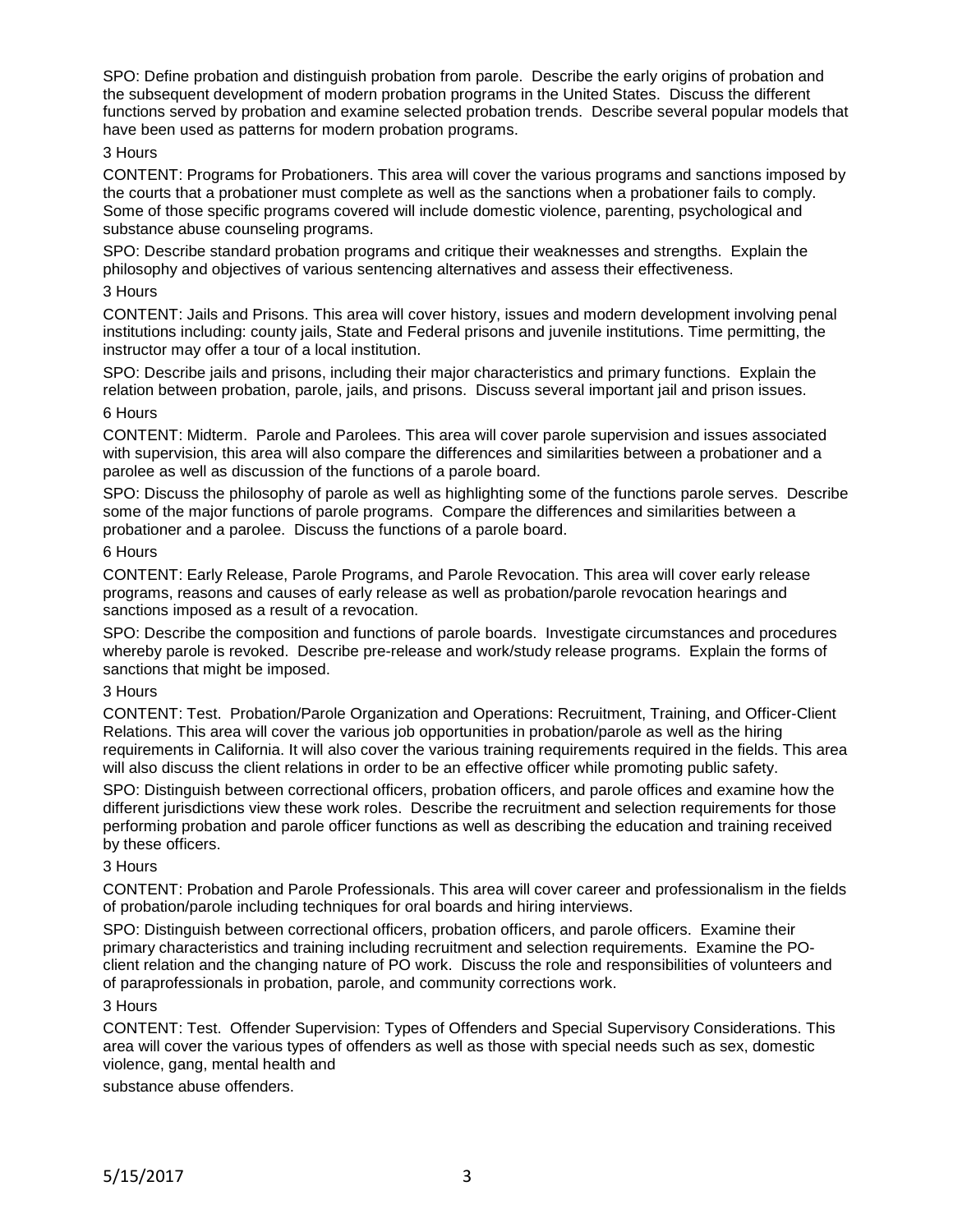SPO: Summarize the general nature and composition of the special-needs offender population. Describe gang members, their characteristics, and how POs supervise them. Discuss sex offenders and other special-needs offenders and the various programs used to treat them. Describe various interventions.

### 3 Hours

CONTENT: Juvenile Probation and Parole. This area will cover juvenile probation, the various report requirements associated with juvenile probation including the supervision of juveniles on probation as well as juvenile hall supervision.

SPO: Define juveniles and juvenile delinquency. Examine the juvenile justice system, including its various components and dispositional alternatives. Explain various probation programs for juveniles. 3 Hours

CONTENT: Evaluating Programs: Balancing Service Delivery and Recidivism Considerations. This area will cover the effectiveness of various probation programs and considerations that could improve recidivism. Review for final.

SPO: Define recidivism. Describe the characteristics of recidivists, including their offenses and other pertinent traits. Compare and contrast recidivism between parolees and probationers and examine the reports they make about those factors most influential in curbing their own recidivism.

2 Hours

# **OUT OF CLASS ASSIGNMENTS:**

Required Outside Hours: 48

Assignment Description: OUT-OF-CLASS ASSIGNMENTS: Read textbook chapters. Review notes. Review material. Study for test/midterm/final.

Required Outside Hours: 18

Assignment Description: OUT-OF-CLASS ASSIGNMENTS: Prepare a pre-sentence investigation report. Develop mock pre-sentence investigation interview.

Required Outside Hours: 38

Assignment Description: OUT-OF-CLASS ASSIGNMENTS: Complete assigned homework. Complete take home written assignment on Parole and Parolees. OUT-OF-CLASS ASSIGNMENTS: Compare and contrast the effectiveness of home confinement and electronic monitoring as possible alternatives to incarceration including intensive supervised probation programs.

## **METHODS OF INSTRUCTION:**

lecture, discussion, video

## **METHODS OF EVALUATION:**

Writing assignments Percent of total grade: 30.00 % Written Homework, Essay Exams, Term or Other Papers Problem-solving assignments Percent of total grade: 30.00 % Quizzes, Exams Objective examinations Percent of total grade: 40.00 %

## **REPRESENTATIVE TEXTBOOKS:**

Required Representative Textbooks Leanne Alarid. Community Based Corrections. Cengage,2017. ISBN: 9781305633728 Reading Level of Text, Grade: 12 Verified by: Verified using MS Word

# **ARTICULATION and CERTIFICATE INFORMATION**

Associate Degree:

5/15/2017 4